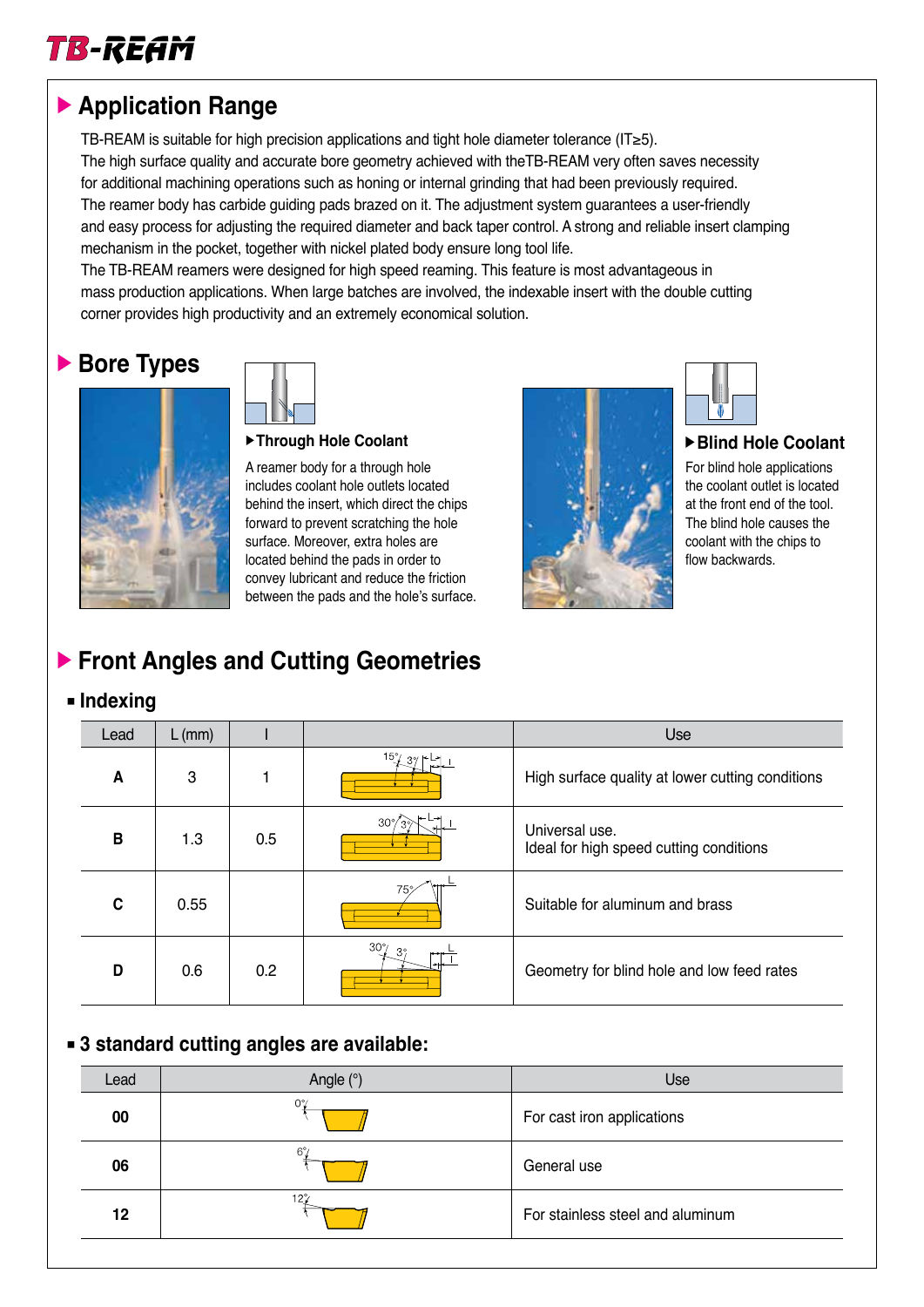

## **Insert Indexing**



1) Rotate the adjustment screws 1 turn counter-clockwise (CCW).



2) Rotate the clamping screw CCW from the top and/or clockwise from the bottom, turning both sides simultaneously.



- 3) Remove the insert. Clean the insert and the pocket. Place the sharp edge on the outer position.
- 4) Press the insert against the back stopper and the two adjustment pins. Tighten the clamping wedge by rotating the clamping screw CW from the top or CCW from the bottom.

# ▶ Setting Process

There are two optional setting mechanisms: a comparison micrometer and a setting device.



#### **Comparison micrometer with dial gauge**

- Low cost solution and readily available for small workshops.
- Prone to damage the cutting edge therefore not recommended.



#### **Setting device, located between centers**

- Shorter setting time
- Modular system
- Higher accuracy
- No risk of damaging the cutting edge

#### **TaeguTec Designation: TB-SETTING L450**

#### **Using a Comparison Micrometer Using a Setting device**

- 1) Set the micrometer to the correct diameter using the precision blocks.
- 2) Adjust the frontal diameter and back taper by turning the adjustment screw C.W.

The frontal diameter should be larger than the rear diameter by approximately 0.015 mm.

TaeguTec is offering a mechanical setting device. It enables an easy, quick and accurate adjustment. Due to its modular construction, it can be used for standard as well as for special and more complicated reamer adjustments.